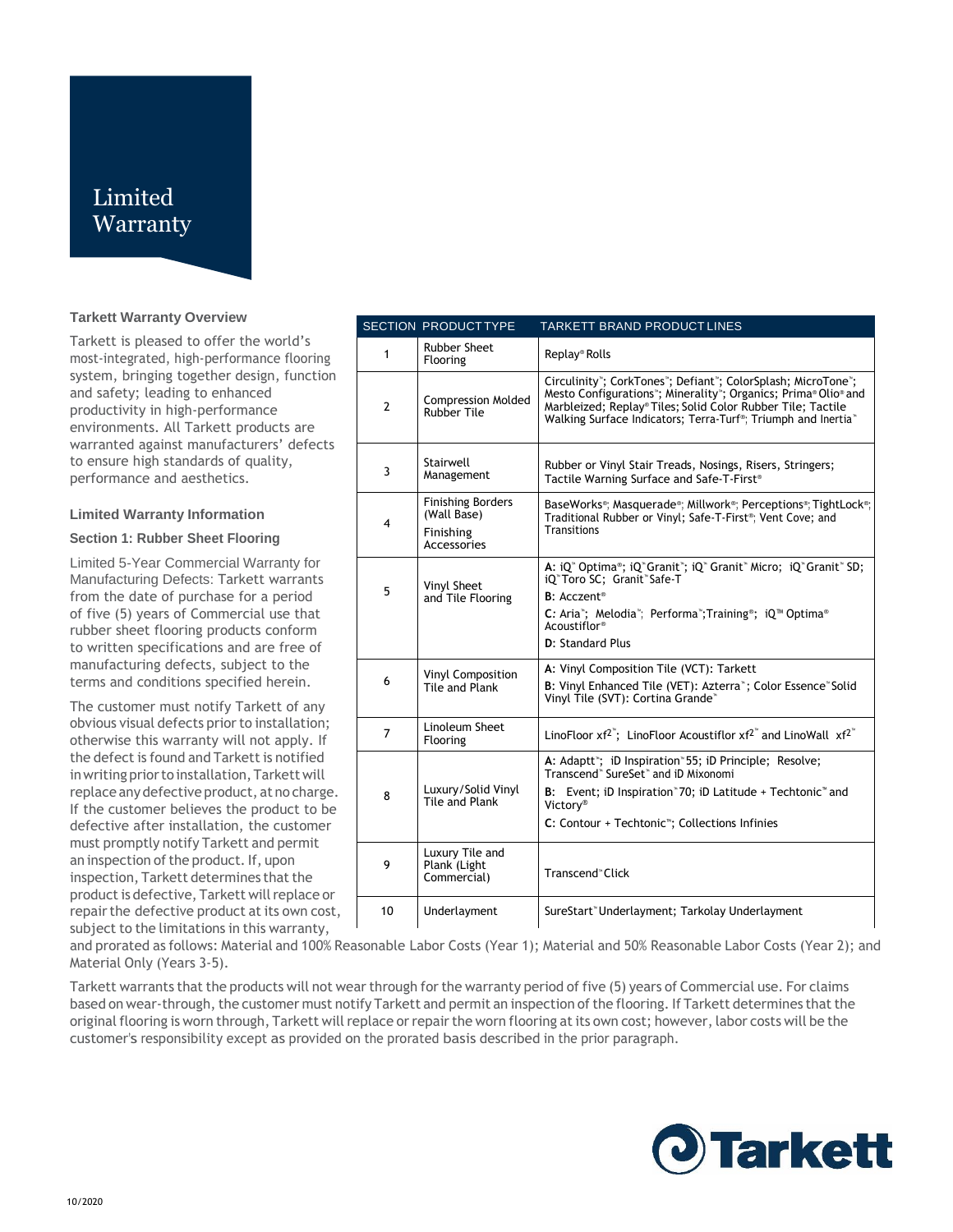## **Section 2: Compression Molded Rubber Tile**

Limited 5-Year Commercial Warranty for Manufacturing Defects: Tarkett warrants from the date of purchase for a period of five (5) years of Commercial use that molded rubber tile flooring products conform to written specifications and are free of manufacturing defects, subject to the terms and conditions specified herein.

The customer must notify Tarkett of any obvious visual defects prior to installation; otherwise this warranty will not apply. If the defect is found and Tarkett is notified in writing prior to installation, Tarkett will replace any defective product, at no charge. If the customer believes the product to be defective after installation, the customer must promptly notify Tarkett and permit an inspection of the product. If, upon inspection, Tarkett determines that the product is defective, Tarkett will replace or repair the defective product at its own cost, subject to the limitations in this warranty, and prorated as follows: Material and 100% Reasonable Labor Costs (Year 1); Material and 50% Reasonable Labor Costs (Year 2); and Material Only (Years 3-5).

Tarkett warrants that the products will not wear through for the warranty period of five (5) years of Commercial use. For claims based on wear-through, the customer must notify Tarkett and permit an inspection of the flooring. If Tarkett determines that the original flooring is worn through, Tarkett will replace or repair the worn flooring at its own cost; however, labor costs will be the customer's responsibility except as provided on the prorated basis described in the prior paragraph.

# **Section 3: Rubber or Vinyl Stair Treads**

Limited 5-Year Commercial Warranty for Manufacturing Defects: Tarkett warrants from the date of purchase for a period of five (5) years of Commercial use that rubber or vinyl stair tread products conform to written specifications and are free of manufacturing defects, subject to the terms and conditions specified herein.

The customer must notify Tarkett of any obvious visual defects prior to installation; otherwise this warranty will not apply. If the defect is found and Tarkett is notified in writing prior to installation, Tarkett will replace any defective product, at no charge. If the customer believes the product to be defective after installation, the customer must promptly notify Tarkett and permit an inspection of the product. If, upon inspection, Tarkett determines that the product is defective, Tarkett will replace or repair the defective product at its own cost, subject to the limitations in this warranty, and prorated as follows: Material and 100% Reasonable Labor Costs (Year 1); Material and 50% Reasonable Labor Costs (Year 2); and Material Only (Years 3-5).

# **Section 4: Finishing Borders (Wall Base & Accessories)**

Limited 2-Year Commercial Warranty for Manufacturing Defects: Tarkett warrants from the date of purchase for a period of two (2) years of Commercial use that rubber or vinyl wall base and/or accessory products conform to written specifications and are free of manufacturing defects, subject to the terms and conditions specified herein.

The customer must notify Tarkett of any obvious visual defects prior to installation; otherwise this warranty will not apply. If the defect is found and Tarkett is notified in writing prior to installation, Tarkett will replace any defective product, at no charge. If the customer believes the product to be defective after installation, the customer must promptly notify Tarkett and permit an inspection of the product. If, upon inspection, Tarkett determines that the product is defective, Tarkett will replace or repair the defective product at its own cost, subject to the limitations in this warranty, and prorated as follows: Material and 100% Reasonable Labor Costs (Year 1); Material and 50% Reasonable Labor Costs (Year 2).

# **Section 5A: Vinyl Sheet and Tile Flooring**

Limited 20-Year Commercial Warranty for Manufacturing Defects: Tarkett warrants from the date of purchase for a period of twenty (20) years of Commercial use that vinyl sheet and/or tile flooring products conform to written specifications and are free of manufacturing defects, subject to the terms and conditions specified herein.

The customer must notify Tarkett of any obvious visual defects prior to installation; otherwise this warranty will not apply. If the defect is found and Tarkett is notified in writing prior to installation, Tarkett will replace any defective product, at no charge. If the customer believes the product to be defective after installation, the customer must promptly notify Tarkett and permit an inspection of the product. If, upon inspection, Tarkett determines that the product is defective, Tarkett will replace or repair the defective product at its own cost, subject to the limitations in this warranty, and prorated as follows: Material and 100% Reasonable Labor Costs (Year 1); Material and 50% Reasonable Labor Costs (Year 2-3); Material and 25% Reasonable Labor Costs (Year 4-5); Material Only (Years 6-10); 50% Material Only (Years 11-15); and 25% Material Only (Years 16-20).

Tarkett warrants that the products will not wear through for the warranty period of twenty (20) years of Commercial use. For claims based on wear-through, the customer must notify Tarkett and permit an inspection of the flooring. If Tarkett determines that the original flooring is worn through, Tarkett will replace or repair the worn flooring at its own cost; however, labor costs will be the customer's responsibility except as provided on the prorated basis described in the prior paragraph.

#### **Section 5B: Vinyl Sheet and Tile Flooring**

Limited 15-Year Commercial Warranty for Manufacturing Defects: Tarkett warrants from the date of purchase for a period of fifteen (15) years of Commercial use that vinyl sheet flooring products conform to written specifications and are free of manufacturing defects, subject to the terms and conditions specified herein.

The customer must notify Tarkett of any obvious visual defects prior to installation; otherwise this warranty will not apply. If the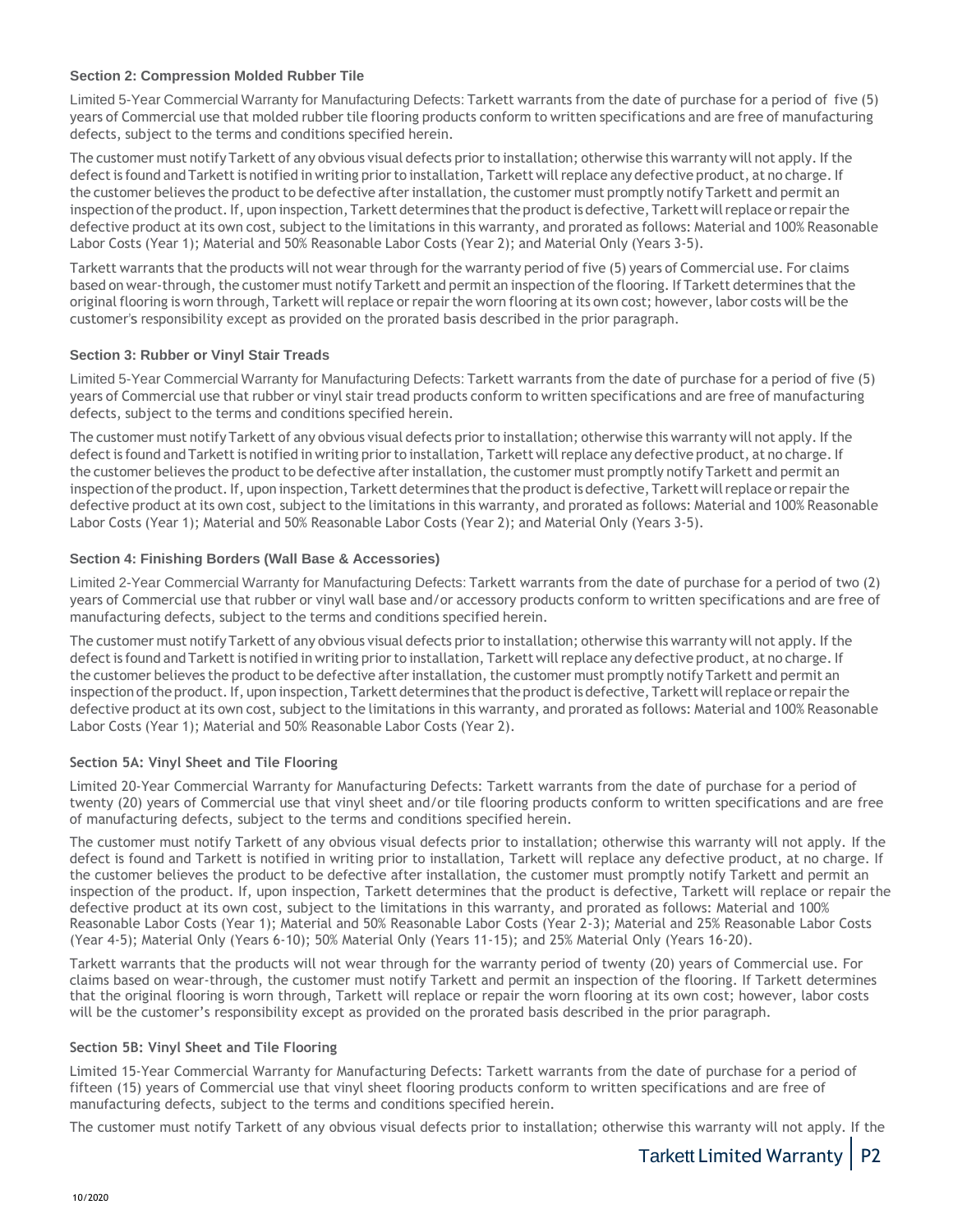defect is found and Tarkett is notified in writing prior to installation, Tarkett will replace any defective product, at no charge. If the customer believes the product to be defective after installation, the customer must promptly notify Tarkett and permit an inspection of the product. If, upon inspection, Tarkett determines that the product is defective, Tarkett will replace or repair the defective product at its own cost, subject to the limitations in this warranty, and prorated as follows: Material and 100% Reasonable Labor Costs (Year 1); Material and 50% Reasonable Labor Costs (Year 2-3); Material Only (Years 4-10); 50% Material Only (Years 11-15).

Tarkett warrants that the products will not wear through for the warranty period of fifteen (15) years of Commercial use. For claims based on wear-through, the customer must notify Tarkett and permit an inspection of the flooring. If Tarkett determines that the original flooring is worn through, Tarkett will replace or repair the worn flooring at its own cost; however, labor costs will be the customer's responsibility except as provided on the prorated basis described in the prior paragraph.

## **Section 5C: Vinyl Sheet and Tile Flooring**

Limited 10-Year Commercial Warranty for Manufacturing Defects: Tarkett warrants from the date of purchase for a period of ten (10) years of Commercial use that vinyl sheet and/or tile flooring products conform to written specifications and are free of manufacturing defects, subject to the terms and conditions specified herein.

The customer must notify Tarkett of any obvious visual defects prior to installation; otherwise this warranty will not apply. If the defect is found and Tarkett is notified in writing prior to installation, Tarkett will replace any defective product, at no charge. If the customer believes the product to be defective after installation, the customer must promptly notify Tarkett and permit an inspection of the product. If, upon inspection, Tarkett determines that the product is defective, Tarkett will replace or repair the defective product at its own cost, subject to the limitations in this warranty, and prorated as follows: Material and 100% Reasonable Labor Costs (Year 1); Material and 50% Reasonable Labor Costs (Year 2-3); and Material Only (Years 4-10).

Tarkett warrants that the products will not wear through for the warranty period of ten (10) years of Commercial use. For claims based on wear-through, the customer must notify Tarkett and permit an inspection of the flooring. If Tarkett determines that the original flooring is worn through, Tarkett will replace or repair the worn flooring at its own cost; however, labor costs will be the customer's responsibility except as provided on the prorated basis described in the prior paragraph.

## **Section 5D: Vinyl Sheet and Tile Flooring**

Limited 5-Year Commercial Warranty for Manufacturing Defects: Tarkett warrants from the date of purchase for a period of five (5) years of Commercial use that vinyl sheet and/or tile flooring products conform to written specifications and are free of manufacturing defects, subject to the terms and conditions specified herein.

The customer must notify Tarkett of any obvious visual defects prior to installation; otherwise this warranty will not apply. If the defect is found and Tarkett is notified in writing prior to installation, Tarkett will replace any defective product, at no charge. If the customer believes the product to be defective after installation, the customer must promptly notify Tarkett and permit an inspection of the product. If, upon inspection, Tarkett determines that the product is defective, Tarkett will replace or repair the defective product at its own cost, subject to the limitations in this warranty, and prorated as follows: Material and 100% Reasonable Labor Costs (Year 1); Material and 50% Reasonable Labor Costs (Year 2-3); and Material Only (Years 4-5).

Tarkett warrants that the products will not wear through for the warranty period of five (5) years of Commercial use. For claims based on wear-through, the customer must notify Tarkett and permit an inspection of the flooring. If Tarkett determines that the original flooring is worn through, Tarkett will replace or repair the worn flooring at its own cost; however, labor costs will be the customer's responsibility except as provided on the prorated basis described in the prior paragraph.

#### **Section 6A: Vinyl Composition Tile and Plank**

Limited 5-Year Commercial Warranty for Manufacturing Defects: Tarkett warrants from the date of purchase for a period of five (5) years of Commercial use that vinyl composition tile and plank flooring products conform to written specifications and are free of manufacturing defects, subject to the terms and conditions specified herein.

The customer must notify Tarkett of any obvious visual defects prior to installation; otherwise this warranty will not apply. If the defect is found and Tarkett is notified in writing prior to installation, Tarkett will replace any defective product, at no charge. If the customer believes the product to be defective after installation, the customer must promptly notify Tarkett and permit an inspection of the product. If, upon inspection, Tarkett determines that the product is defective, Tarkett will replace or repair the defective product at its own cost, subject to the limitations in this warranty, and prorated as follows: Material and 100% Reasonable Labor Costs (Year 1); Material and 50% Reasonable Labor Costs (Year 2); and Material Only (Years 3-5).

Tarkett warrants that the products will not wear through for the warranty period of five (5) years of Commercial use. For claims based on wear-through, the customer must notify Tarkett and permit an inspection of the flooring. If Tarkett determines that the original flooring is worn through, Tarkett will replace or repair the worn flooring at its own cost; however, labor costs will be the customer's responsibility except as provided on the prorated basis described in the prior paragraph.

#### **Section 6B: Vinyl Tile Flooring**

Limited 10-Year Commercial Warranty for Manufacturing Defects: Tarkett warrants from the date of purchase for a period of ten (10) years of Commercial use that vinyl tile flooring products conform to written specifications and are free of manufacturing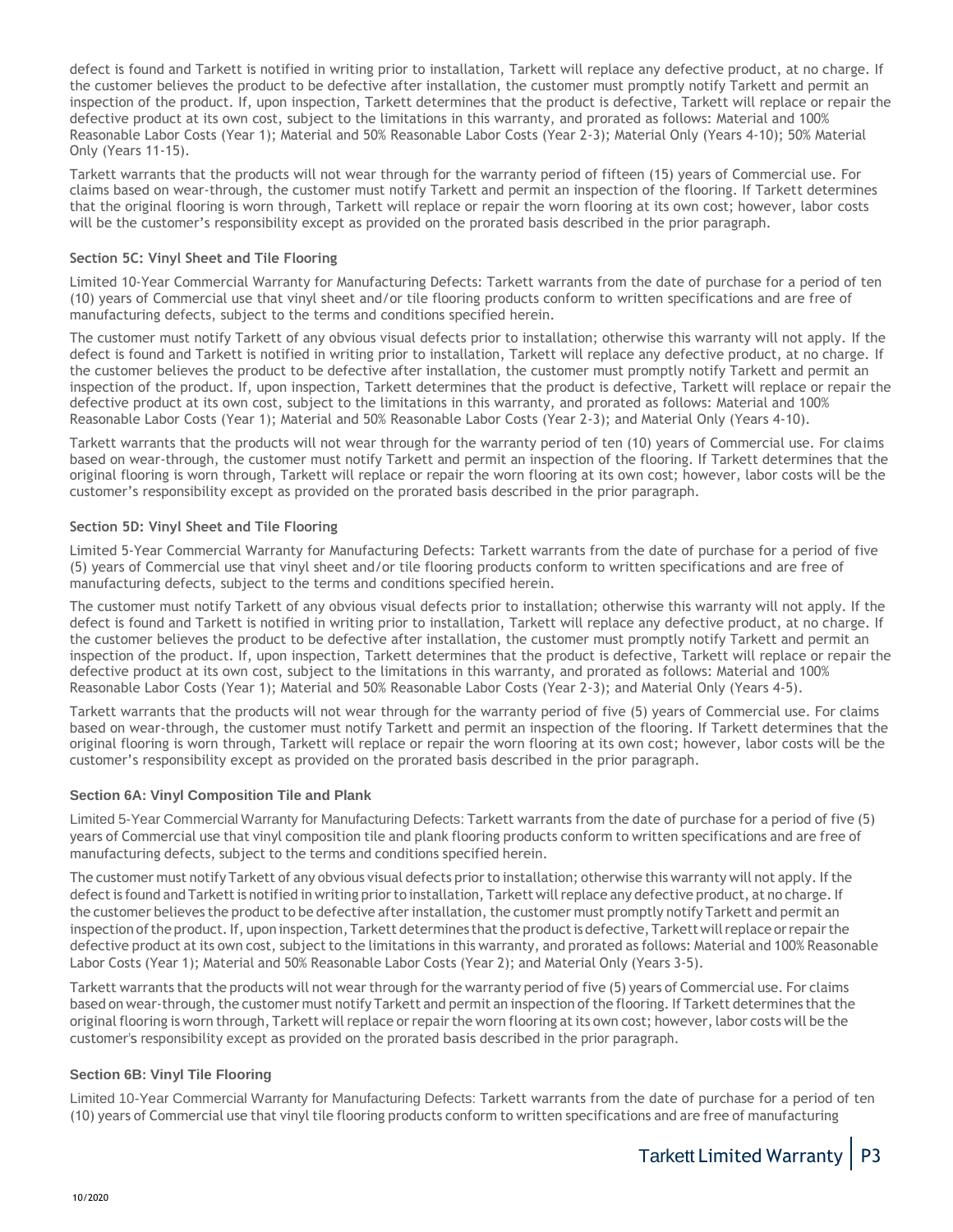defects, subject to the terms and conditions specified herein.

The customer must notify Tarkett of any obvious visual defects prior to installation; otherwise this warranty will not apply. If the defect is found and Tarkett is notified in writing prior to installation, Tarkett will replace any defective product, at no charge. If the customer believes the product to be defective after installation, the customer must promptly notify Tarkett and permit an inspection of the product. If, upon inspection, Tarkett determines that the product is defective, Tarkett will replace or repair the defective product at its own cost, subject to the limitations in this warranty, and prorated as follows: Material and 100% Reasonable Labor Costs (Year 1); Material and 50% Reasonable Labor Costs (Year 2); and Material Only (Years 3-10).

Tarkett warrants that the products will not wear through for the warranty period of ten (10) years of Commercial use. For claims based on wear-through, the customer must notify Tarkett and permit an inspection of the flooring. If Tarkett determines that the original flooring is worn through, Tarkett willreplace orrepairthe worn flooring atits own cost; however, labor costs will be the customer's responsibility except as provided on the prorated basis described in the prior paragraph.

# **Section 7: Linoleum Sheet Flooring**

Limited 10-Year Commercial Warranty for Manufacturing Defects: Tarkett warrants from the date of purchase for a period of ten (10) years of Commercial use that linoleum sheet flooring products conform to written specifications and are free of manufacturing defects, subject to the terms and conditions specified herein.

The customer must notify Tarkett of any obvious visual defects prior to installation; otherwise this warranty will not apply. If the defect is found and Tarkett is notified in writing prior to installation, Tarkett will replace any defective product, at no charge. If the customer believes the product to be defective after installation, the customer must promptly notify Tarkett and permit an inspection of the product. If, upon inspection, Tarkett determines that the product is defective, Tarkett will replace or repair the defective product at its own cost, subject to the limitations in this warranty, and prorated as follows: Material and 100% Reasonable Labor Costs (Year 1); Material and 50% Reasonable Labor Costs (Year 2); and Material Only (Years 3-10).

Tarkett warrants that the products will not wear through for the warranty period of ten (10) years of Commercial use. For claims based on wear-through, the customer must notify Tarkett and permit an inspection of the flooring. If Tarkett determines that the original flooring is worn through, Tarkett willreplace orrepairthe worn flooring atits own cost; however, labor costs will be the customer's responsibility except as provided on the prorated basis described in the prior paragraph.

# **Section 8A: Luxury Tile and Plank**

Limited 10-Year Commercial Warranty for Manufacturing Defects: Tarkett warrants from the date of purchase for a period of ten (10) years of Commercial use that luxury tile and plank flooring products conform to written specifications and are free of manufacturing defects, subject to the terms and conditions specified herein.

The customer must notify Tarkett of any obvious visual defects prior to installation; otherwise this warranty will not apply. If the defect is found and Tarkett is notified in writing prior to installation, Tarkett will replace any defective product, at no charge. If the customer believes the product to be defective after installation, the customer must promptly notify Tarkett and permit an inspection of the product. If, upon inspection, Tarkett determines that the product is defective, Tarkett will replace or repair the defective product at its own cost, subject to the limitations in this warranty, and prorated as follows: Material and 100% Reasonable Labor Costs (Year 1); Material and 50% Reasonable Labor Costs (Year 2); and Material Only (Years 3-10).

Tarkett warrants that the products will not wear through for the warranty period of ten (10) years of Commercial use. For claims based on wear-through, the customer must notify Tarkett and permit an inspection of the flooring. If Tarkett determines that the original flooring is worn through, Tarkett willreplace orrepairthe worn flooring atits own cost; however, labor costs will be the customer's responsibility except as provided on the prorated basis described in the prior paragraph.

# **Section 8B: Luxury Tile and Plank**

Limited 20-Year Commercial Warranty for Manufacturing Defects: Tarkett warrants from the date of purchase for a period of twenty (20) years of Commercial use that luxury tile and plank flooring products conform to written specifications and are free of manufacturing defects, subject to the terms and conditions specified herein.

The customer must notify Tarkett of any obvious visual defects prior to installation; otherwise this warranty will not apply. If the defect is found and Tarkett is notified in writing prior to installation, Tarkett will replace any defective product, at no charge. If the customer believes the product to be defective after installation, the customer must promptly notify Tarkett and permit an inspection of the product. If, upon inspection, Tarkett determines that the product is defective, Tarkett will replace or repair the defective product at its own cost, subject to the limitations in this warranty, and prorated as follows: Material and 100% Reasonable Labor Costs (Year 1); Material and 50% Reasonable Labor Costs (Year 2); Material Only (Years 3-10); 50% Material Only (Years 11-15); and 25% Material Only (Years 16-20).

Tarkett warrants that the products will not wear through for the warranty period of twenty (20) years of Commercial use. For claims based on wear-through, the customer must notify Tarkett and permit an inspection of the flooring. If Tarkett determines that the original flooring is worn through, Tarkett will replace or repair the worn flooring at its own cost; however, labor costs will be the customer's responsibility except as provided on the prorated basis described in the prior paragraph.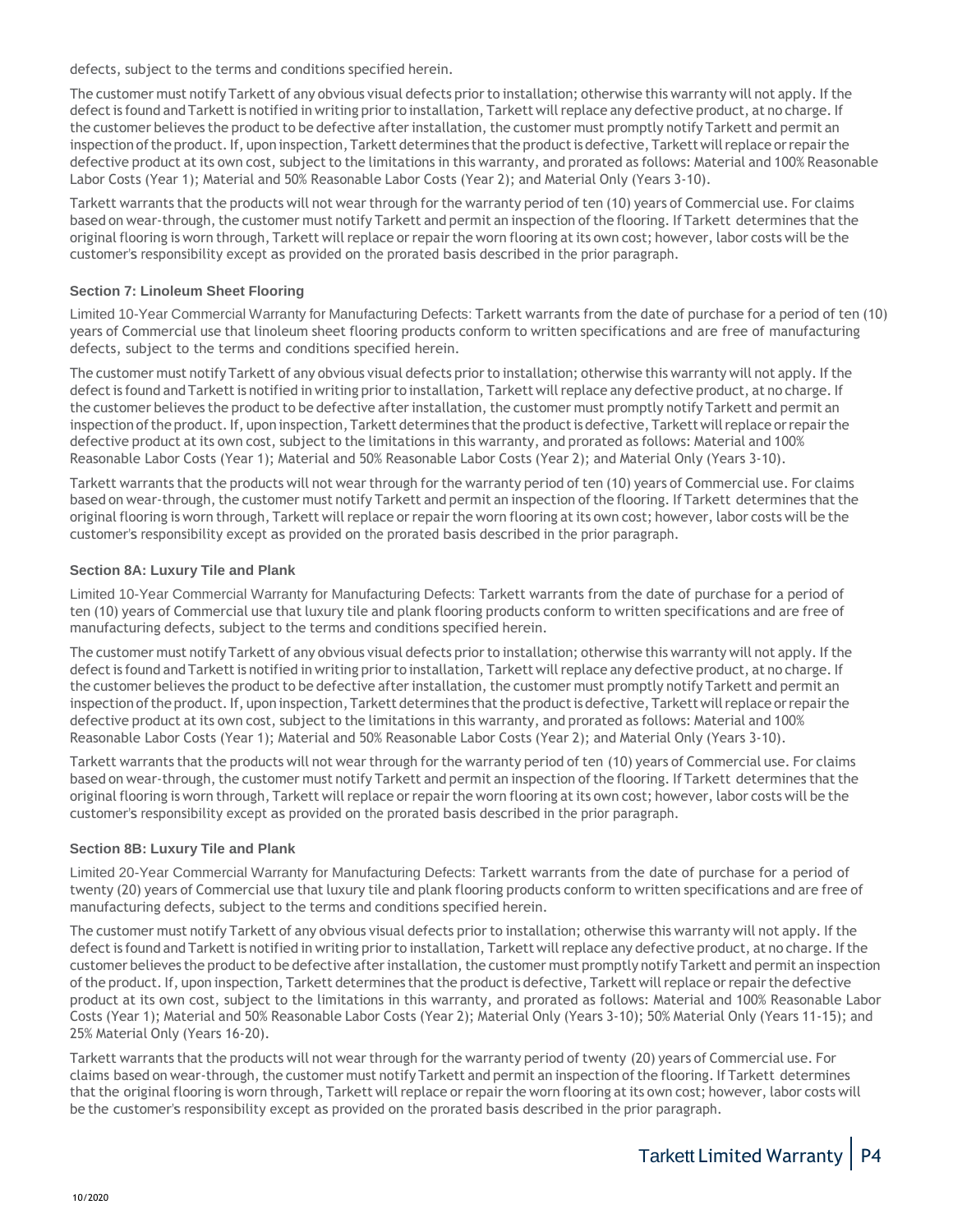## **Section 8C: Luxury Tile and Plank**

Limited 25-Year Commercial Warranty for Manufacturing Defects: Tarkett warrants from the date of purchase for a period of twenty five (25) years of Commercial use that luxury tile and plank flooring products conform to written specifications and are free of manufacturing defects, subject to the terms and conditions specified herein.

The customer must notify Tarkett of any obvious visual defects prior to installation; otherwise this warranty will not apply. If the defect is found and Tarkett is notified in writing prior to installation, Tarkett will replace any defective product, at no charge. If the customer believes the product to be defective after installation, the customer must promptly notify Tarkett and permit an inspection of the product. If, upon inspection, Tarkett determines that the product is defective, Tarkett will replace or repair the defective product at its own cost, subject to the limitations in this warranty, and prorated as follows: Material and 100% Reasonable Labor Costs (Year 1); Material and 50% Reasonable Labor Costs (Year 2); Material Only (Years 3-10); 50% Material Only (Years 11-15); and 25% Material Only (Years 16-25).

Tarkett warrants that the products will not wear through for the warranty period of twenty five (25) years of Commercial use. For claims based on wear-through, the customer must notify Tarkett and permit an inspection of the flooring. If Tarkett determines that the original flooring is worn through, Tarkett will replace or repair the worn flooring at its own cost; however, labor costs will be the customer's responsibility except as provided on the prorated basis described in the prior paragraph.

## **Section 9: Luxury Tile and Plank (Light Commercial)**

Light Commercial Warranty for Manufacturing Defects: Tarkett warrants from the date of purchase for a period of ten (10) years of Light Commercial use that luxury tile and plank flooring products conform to written specifications and are free of manufacturing defects, subject to the terms and conditions specified herein. Light Commercial applications are defined as foot-traffic only (no rolling loads).

The customer must notify Tarkett of any obvious visual defects prior to installation; otherwise this warranty will not apply. If the defect is found and Tarkett is notified in writing prior to installation, Tarkett will replace any defective product, at no charge. If the customer believes the product to be defective after installation, the customer must promptly notify Tarkett and permit an inspection of the product. If, upon inspection, Tarkett determines that the product is defective, Tarkett will replace or repair the defective product at its own cost, subject to the limitations in this warranty, and prorated as follows: Material and 100% Reasonable Labor Costs (Year 1); Material and 50% Reasonable Labor Costs (Year 2); Material Only (Years 3-5); and 50% Material Only (Years 6-10).

Tarkett warrants that the products will not wear through for the warranty period of ten (10) years of Light Commercial use. For claims based on wear-through, the customer must notify Tarkett and permit an inspection of the flooring. If Tarkett determines that the original flooring is worn through, Tarkett will replace or repair the worn flooring at its own cost; however, labor costs will be the customer's responsibility except as provided on the prorated basis described in the prior paragraph.

#### **Section 10: Underlayment**

Limited 10-Year Light Commercial Warranty for Manufacturing Defects: Tarkett warrants from the date of purchase for a period of ten (10) years of Light Commercial use of SureStart™ underlayment with approved Tarkett LVT products, subject to subfloors being prepared & meeting Tarkett Installation Instruction guidelines and subject to the terms and conditions specified herein.

The customer must notify Tarkett of any obvious visual defects or concerns prior to install; otherwise this warranty will not apply.

If the defect is found and Tarkett is notified in writing prior to installation, Tarkett will replace any defective product, at no charge. If the customer believes the product to be defective after installation, the customer must promptly notify Tarkett and permit an inspection of the product. If, upon inspection, Tarkett determines that the product is defective, Tarkett will replace or repair the defective product at its own cost, subject to the limitations in this warranty, and prorated as follows: Material and 100% Reasonable Labor Costs (Year 1); Material and 50% Reasonable Labor Costs (Year 2); and Material Only (Years 3-10).

#### **All Tarkett Commercial Products:**

This Limited Warranty applies only for products installed, used and maintained according to the written recommendations and specifications provided at the time of material purchase.

#### Warranty Claim Procedure

To be eligible for replacement under this warranty, the customer must file a claim by giving Tarkett written notice of the defect. This notice must be filed immediately, but in no event more than 10 days following discovery of the defect. Notice shall be given to Tarkett at its corporate address of 30000 Aurora Road, Solon, Ohio 44139. Phone: (800) 899-8916; Fax: (440) 543-5774.

If defective product has been discontinued or is otherwise unavailable, Tarkett reserves the right to select and supply the customer with Tarkett replacement flooring, similar in quality and quantity to the material claimed to be defective.